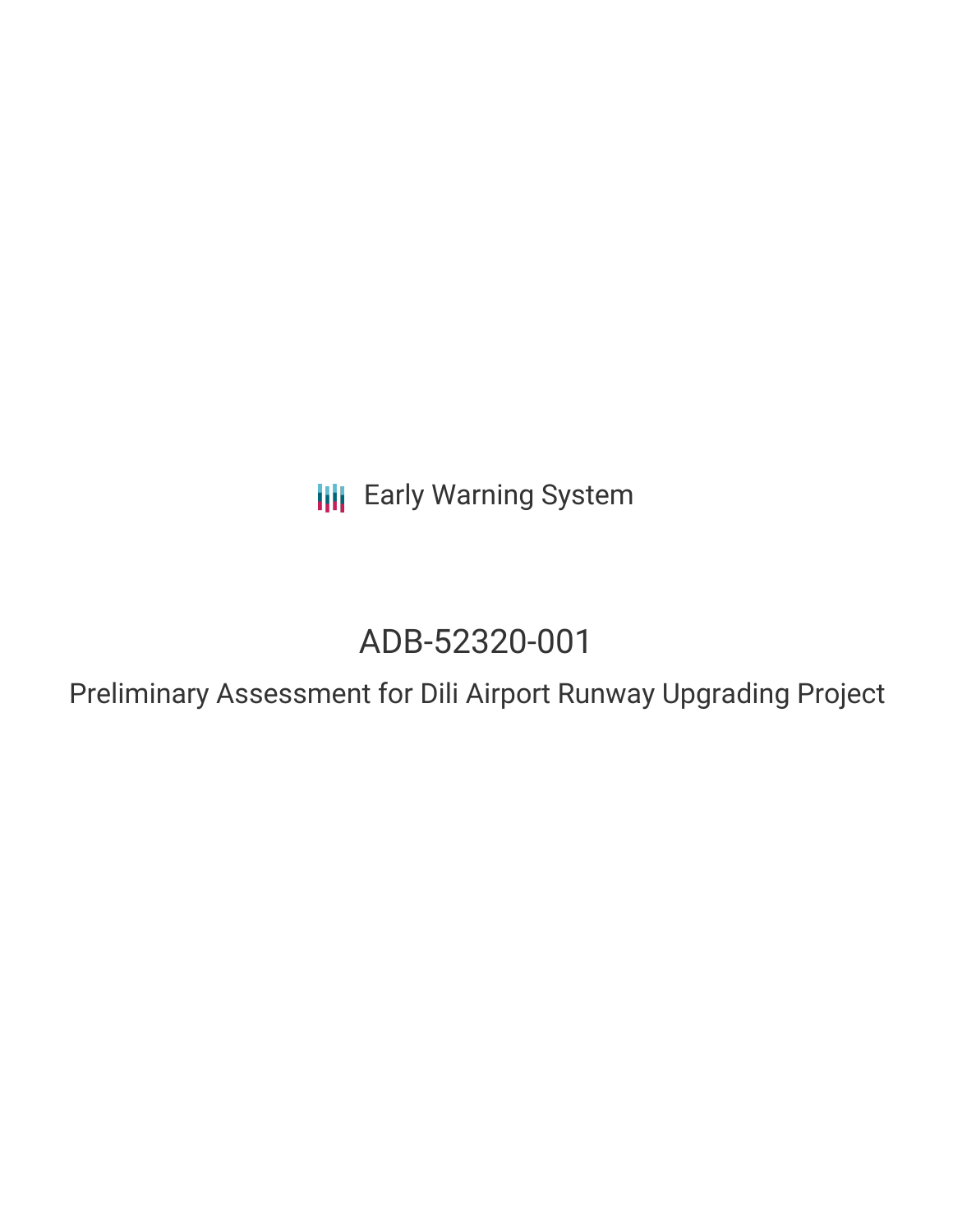

#### **Quick Facts**

| <b>Countries</b>               | Timor-Leste                             |
|--------------------------------|-----------------------------------------|
| <b>Financial Institutions</b>  | Asian Development Bank (ADB)            |
| <b>Status</b>                  | Active                                  |
| <b>Bank Risk Rating</b>        | U                                       |
| <b>Voting Date</b>             | 2018-12-27                              |
| <b>Borrower</b>                | Government of Timor-Leste               |
| <b>Sectors</b>                 | <b>Technical Cooperation, Transport</b> |
| <b>Investment Type(s)</b>      | Advisory Services, Grant                |
| <b>Investment Amount (USD)</b> | $$0.23$ million                         |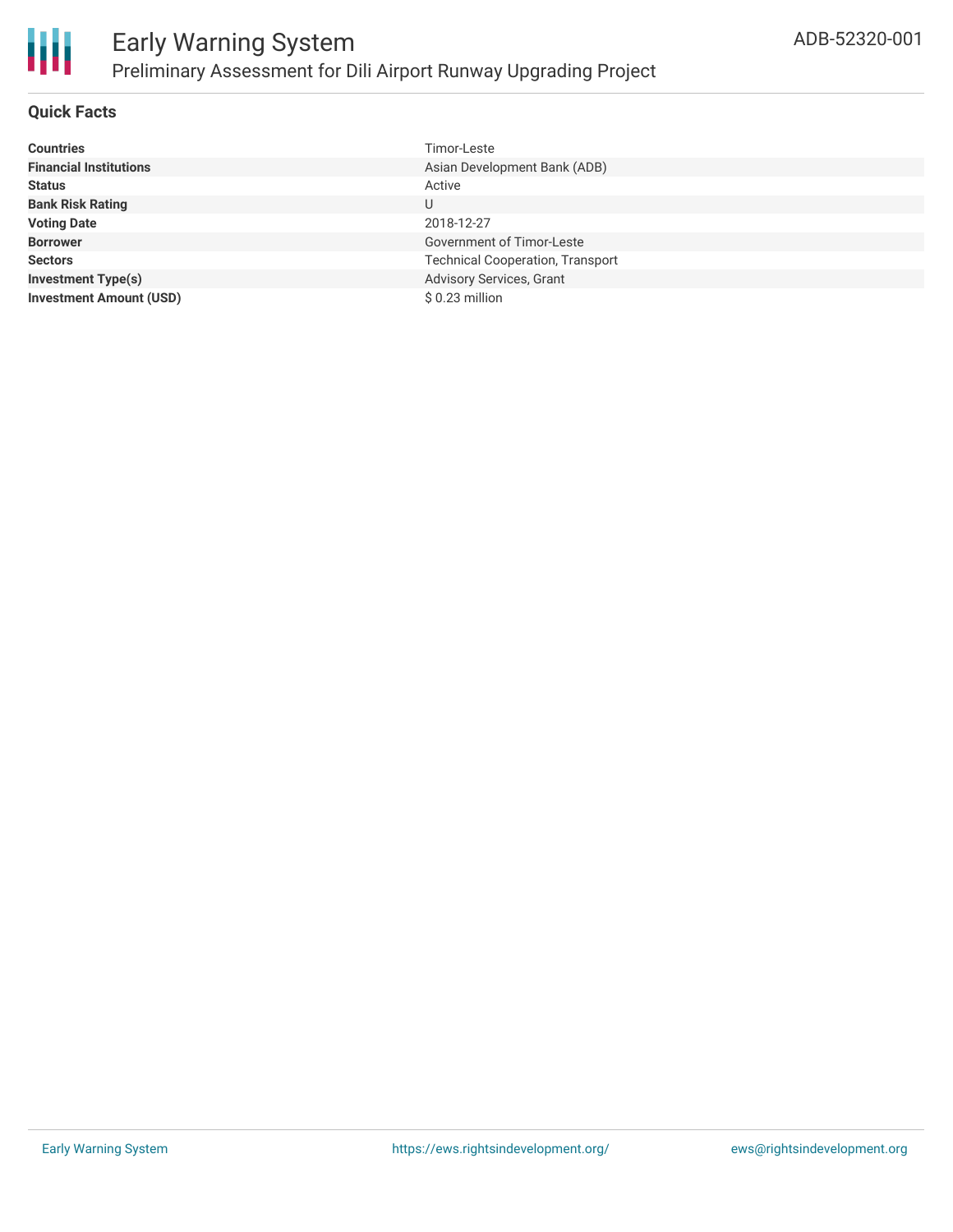

#### **Project Description**

According to the bank website, the nature of the TA is research and development, where previous studies will be reviewed, including technical discussions with the relevant government agencies and other development partners involved. Multi-criteria analysis will be developed through this consultative process to compare various options considering technical, economic, social and environmental impacts. Relevant stakeholders, including civil aviation authorities, affected communities and interest groups will be identified and consulted. With the help of limited field surveys, the indicative cost estimates of each alternative will be prepared. Preliminary assessment of the social and environmental impacts will be conducted. Based on the multi-criteria analysis, the consensus on the preferred option will be obtained through stakeholders' workshop.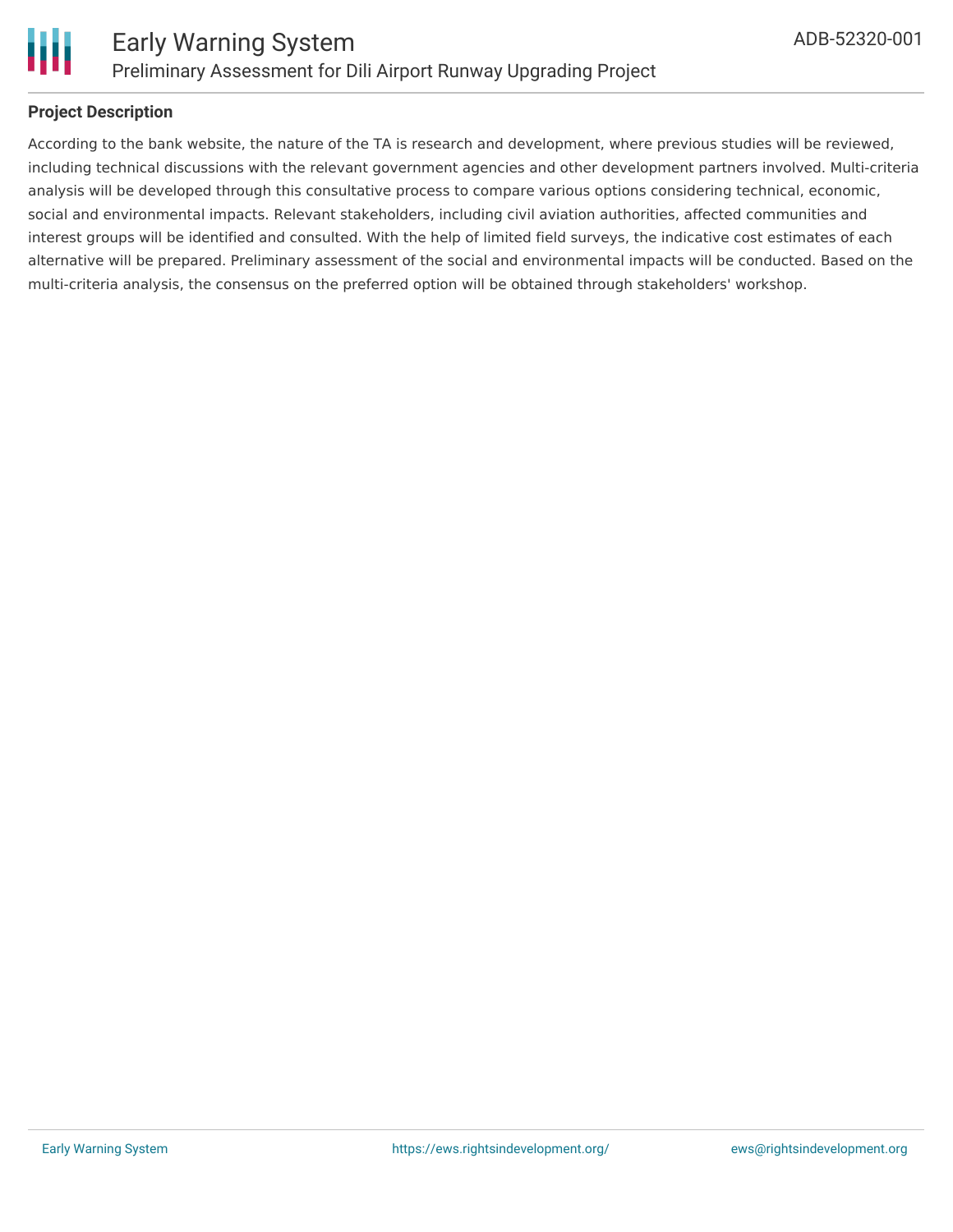

### Early Warning System Preliminary Assessment for Dili Airport Runway Upgrading Project

#### **Investment Description**

Asian Development Bank (ADB)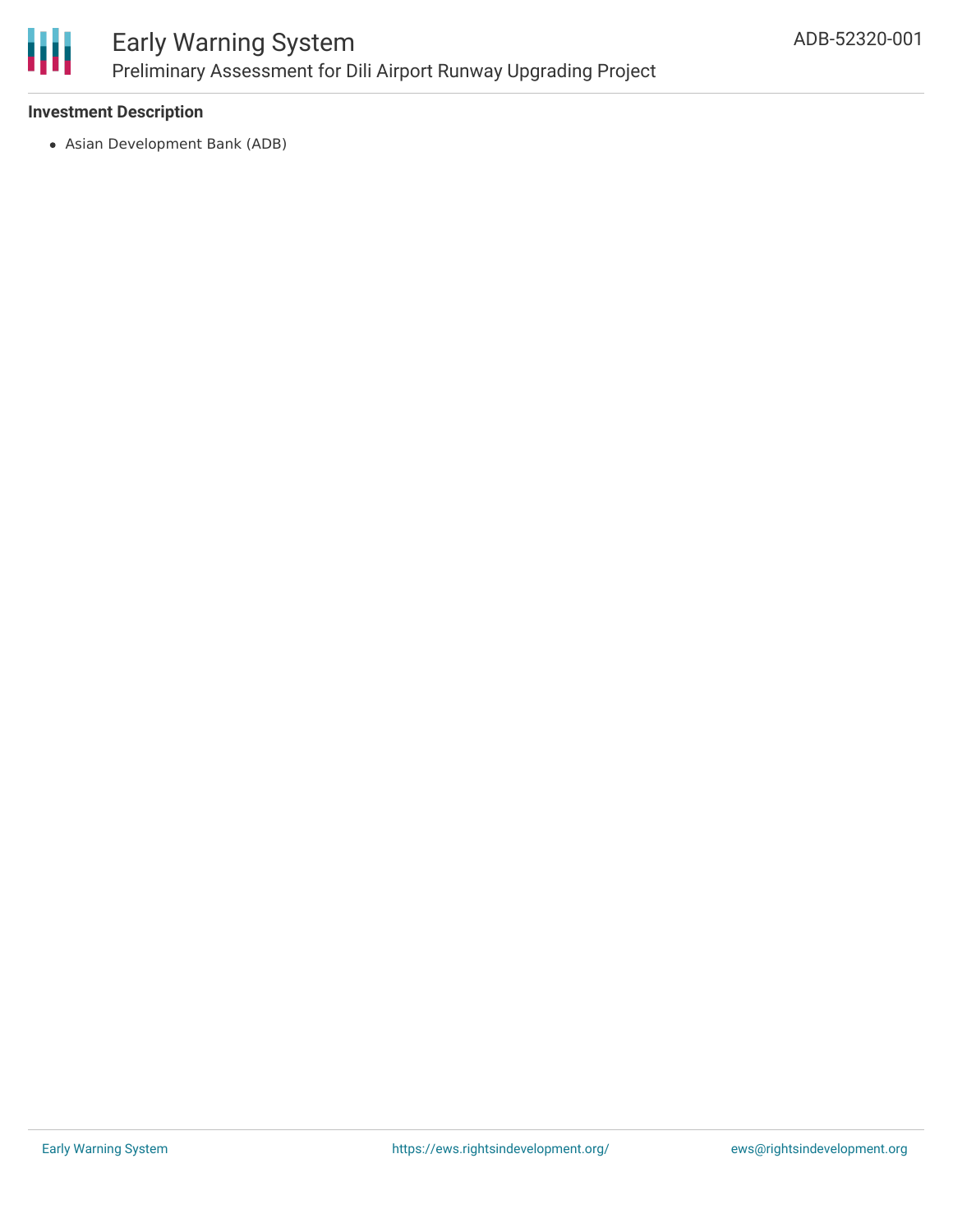

#### **Contact Information**

Responsible ADB Officer Kalliokoski, Ari Responsible ADB Department Pacific Department Responsible ADB Division PATC Executing Agencies Ministry of Transport and Communication Telecommunication Building Av. Bispo de Medeiros No. 8 Caicoli Dili, Timor-Leste

#### **ACCOUNTABILITY MECHANISM OF ADB**

The Accountability Mechanism is an independent complaint mechanism and fact-finding body for people who believe they are likely to be, or have been, adversely affected by an Asian Development Bank-financed project. If you submit a complaint to the Accountability Mechanism, they may investigate to assess whether the Asian Development Bank is following its own policies and procedures for preventing harm to people or the environment. You can learn more about the Accountability Mechanism and how to file a complaint at: http://www.adb.org/site/accountability-mechanism/main